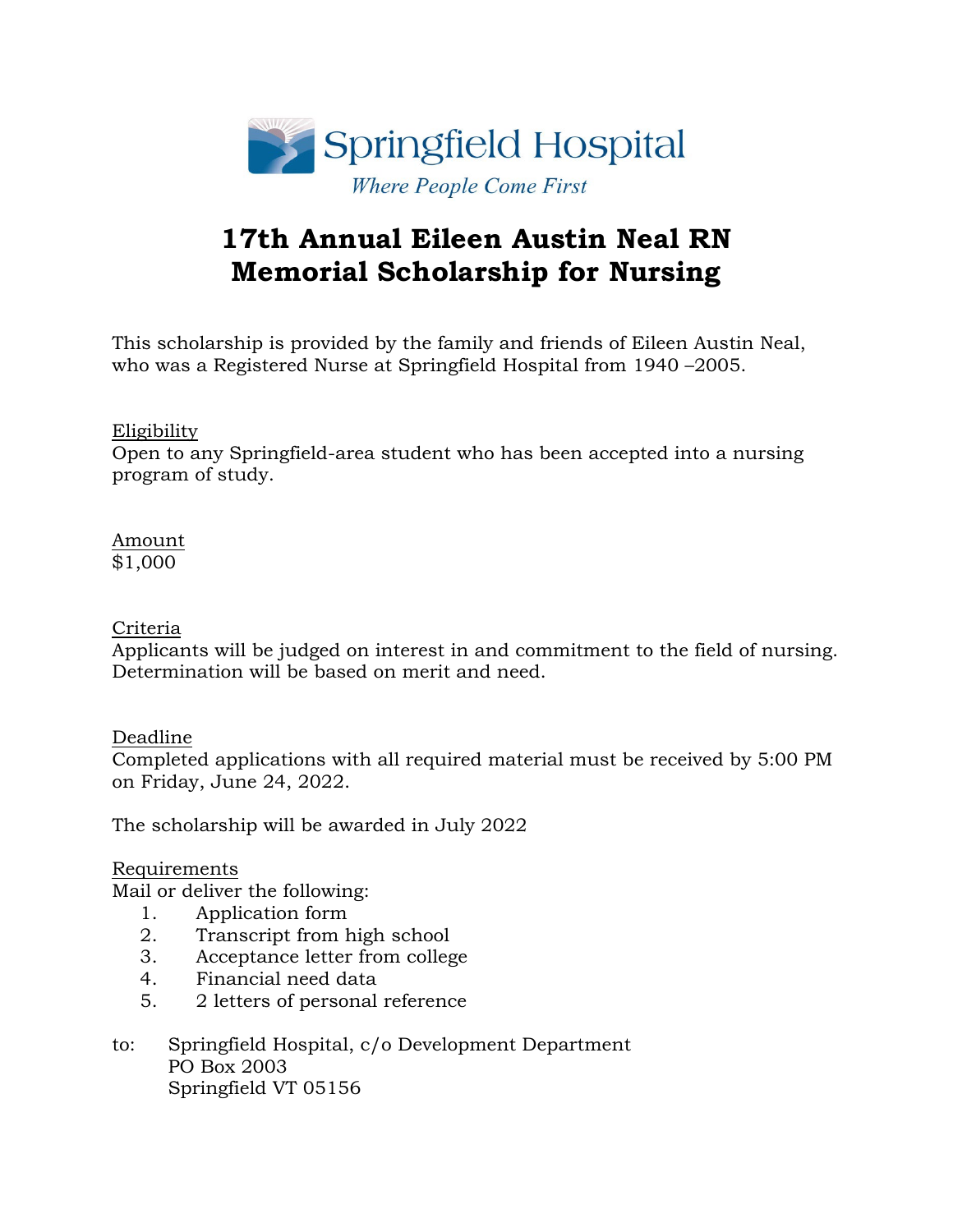## 17th Annual Eileen Austin Neal RN Memorial Scholarship for Nursing 2022 Application

| Name<br><u> 1980 - Johann Barn, mars ann an t-Amhain an t-Amhain an t-Amhain an t-Amhain an t-Amhain an t-Amhain an t-Amh</u> |                                                                                           |      |  |
|-------------------------------------------------------------------------------------------------------------------------------|-------------------------------------------------------------------------------------------|------|--|
| First                                                                                                                         | Middle                                                                                    | Last |  |
|                                                                                                                               |                                                                                           |      |  |
|                                                                                                                               | the control of the control of the control of the control of the control of the control of |      |  |
|                                                                                                                               |                                                                                           |      |  |
| Month / Day / Year                                                                                                            |                                                                                           |      |  |
|                                                                                                                               |                                                                                           |      |  |
|                                                                                                                               |                                                                                           |      |  |
| Extracurricular activities                                                                                                    |                                                                                           |      |  |
|                                                                                                                               | ,我们也不能在这里的人,我们也不能在这里的人,我们也不能在这里的人,我们也不能在这里的人,我们也不能在这里的人,我们也不能在这里的人,我们也不能在这里的人,我们也         |      |  |
|                                                                                                                               |                                                                                           |      |  |
|                                                                                                                               |                                                                                           |      |  |
|                                                                                                                               |                                                                                           |      |  |
|                                                                                                                               | Why do you want to be nurse? (attach additional sheet if necessary)                       |      |  |
|                                                                                                                               |                                                                                           |      |  |
|                                                                                                                               |                                                                                           |      |  |
|                                                                                                                               |                                                                                           |      |  |
|                                                                                                                               |                                                                                           |      |  |
|                                                                                                                               |                                                                                           |      |  |
|                                                                                                                               |                                                                                           |      |  |
|                                                                                                                               |                                                                                           |      |  |
|                                                                                                                               | Educational institution and program you plan to pursue                                    |      |  |
|                                                                                                                               |                                                                                           |      |  |
| Length of program                                                                                                             |                                                                                           |      |  |
| Reason for your choice                                                                                                        |                                                                                           |      |  |
|                                                                                                                               |                                                                                           |      |  |
|                                                                                                                               |                                                                                           |      |  |
|                                                                                                                               |                                                                                           |      |  |
|                                                                                                                               |                                                                                           |      |  |
|                                                                                                                               |                                                                                           |      |  |